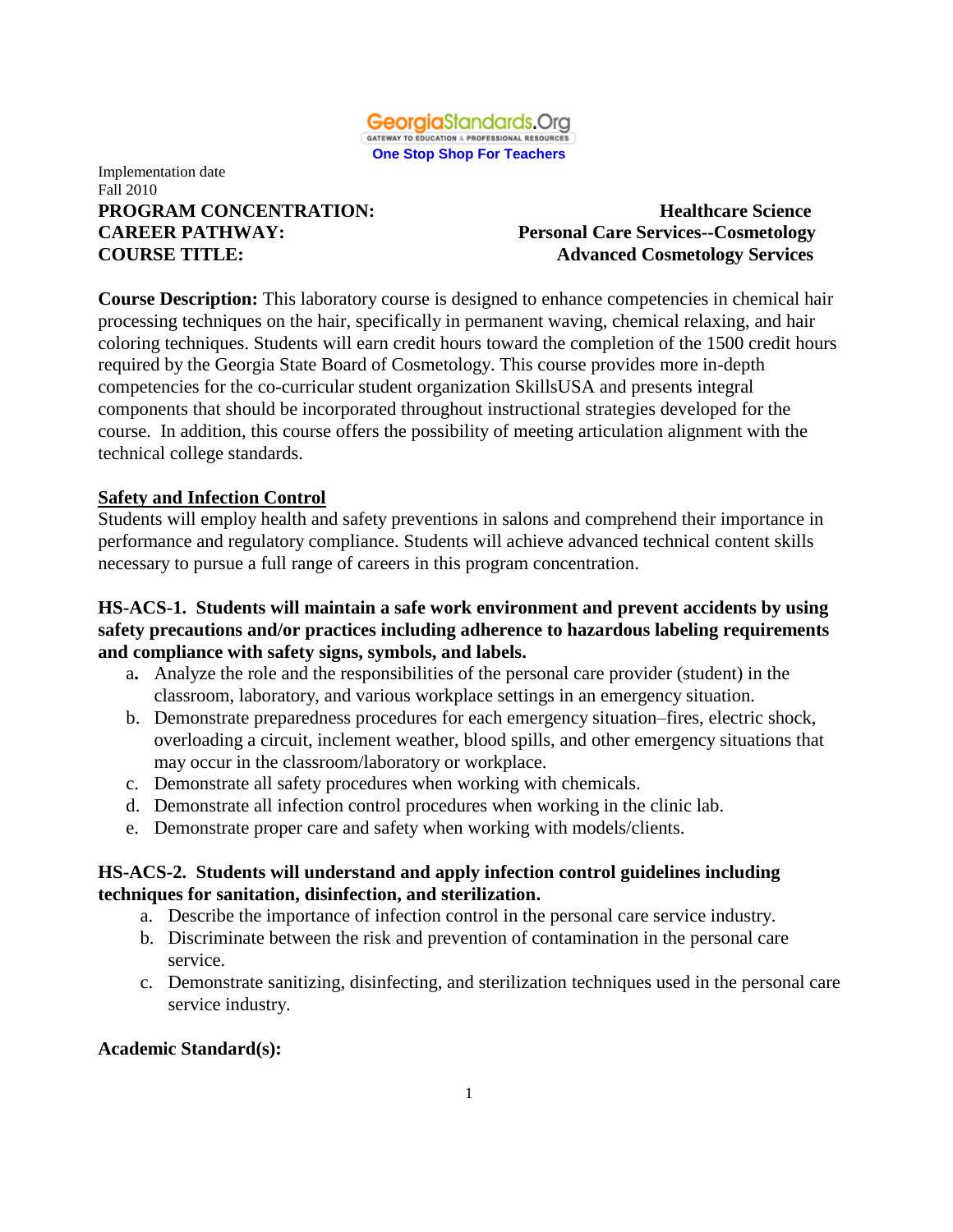

## **SCSh2 Students will use standard safety practices for all classroom laboratory and field investigations.**

- a. Follow correct procedures for use of scientific apparatus.
- b. Demonstrate appropriate techniques in all laboratory situations.
- c. Follow correct protocol for identifying and reporting safety problems and violations

# **Advanced Nail Techniques**

Students will provide advanced nail services. Consulting with clients to determine their needs and preferences will be presented. Students will use a variety of salon products while performing client services and while conducting services in a safe environment. Measures will be implemented to prevent the spread of infectious and contagious diseases.

## **HS-ACS-3. Students will demonstrate the pre-service and post-service steps for artificial nail applications.**

- a. Prepare a table for artificial nail services using decontamination procedures.
- b. Demonstrate proper handling of equipment, supplies, and chemicals for artificial nail services.
- c. Discuss options with clients about the variety of nail services available.
- d. Discuss safety and home maintenance care of artificial nails.
- e. Demonstrate correct disposal of waste contaminated with blood-borne pathogens and proper clean-up procedures.

## **Academic Standard(s):**

## **SCSh2. Students will use standard safety practices for all classroom laboratory and field investigations.**

- a. Follow correct procedures for use of scientific apparatus.
- b. Demonstrate appropriate techniques in all laboratory situations.
- c. Follow correct protocol for identifying and reporting safety problems and violations.

## **HS-ACS-4. Students will be able to demonstrate procedures for sculpture nails, tips with acrylic overlay, fabric wraps, gel nails, and dipped nails**.

- a. Perform client consultation and complete client record card.
- b. Create sculpture nails over natural nails.
- c. Apply different types of tips (full-well, half-well, clear, and white) for acrylic overlays, fabric wraps, gel nails, and dipped nails.
- d. Demonstrate the use of different types of fabric wraps (fiber glass, linen, paper, and silk).
- e. Distinguish between light cured and no-light cured gels.
- f. Explain the procedure for dipped nails.
- g. Follow all safety precautions for artificial nail removal.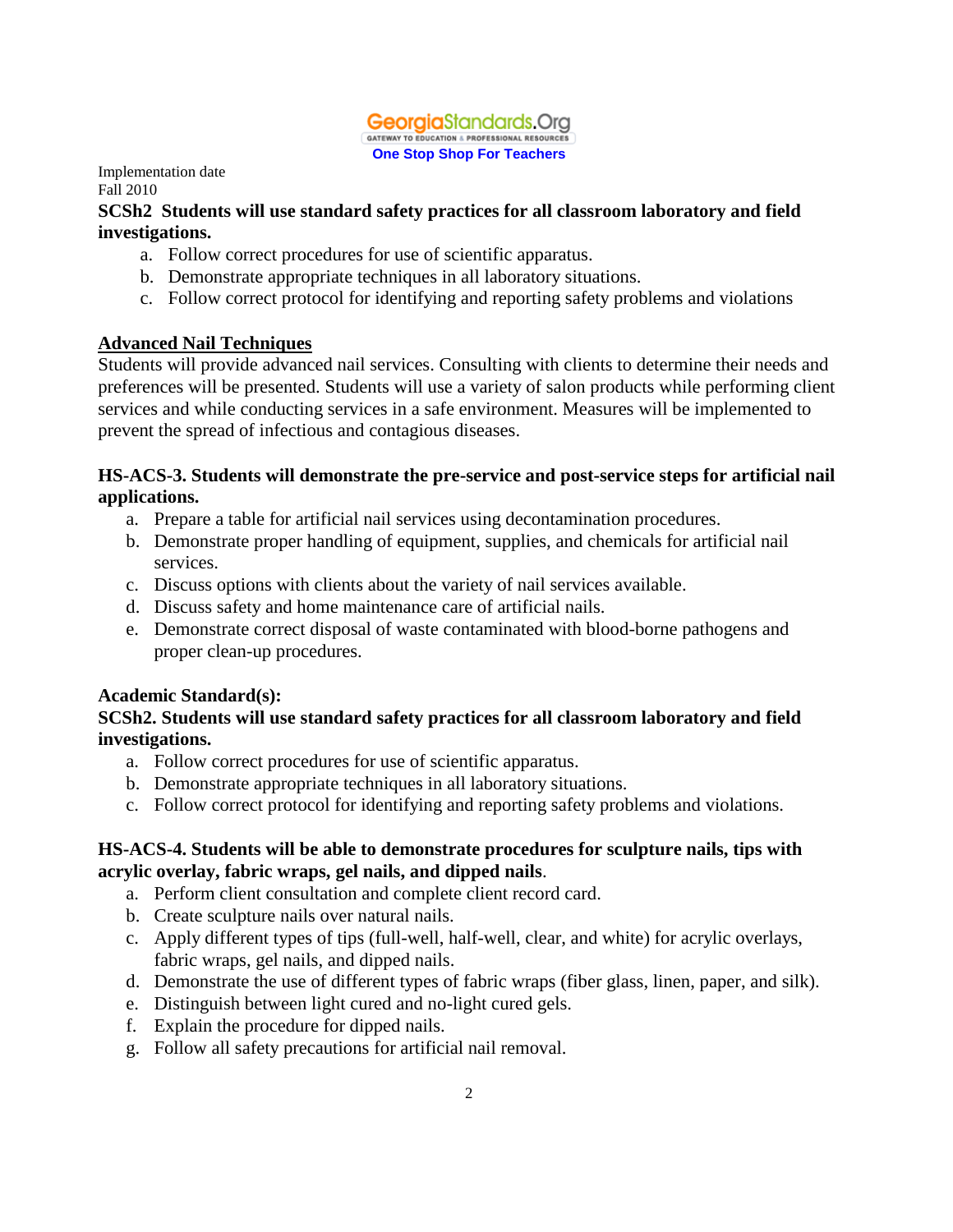

# **HS-ACS-5. Students will create wearable and competitive nail art using a variety of techniques.**

- a. Use three-stroke method for nail polish application.
- b. Create flat art designs using freehand applications.
- c. Distinguish Gems, stones, taping, and striping applications.
- d. Demonstrate proper removal of art work.

#### **Chemical Texturing Services**

Students will give a permanent wave on all types and lengths of hair. Students will perform wave formation techniques in accordance with the manufacturers' directions.

#### **HS-ACS-6. Students will consult with clients to determine their needs and preferences.**

- a. Communicate the needs of the client by making appropriate adjustments in language use in work situations demonstrating sensitivity to gender and cultural bias.
- b. Communicate an understanding of factors that influence the determination of strategies necessary to meet individual client needs.

#### **Academic Standard(s**):

#### **ELA9LSV1: The student participates in student-to-teacher, student-to-student, and group verbal interactions. The student**

- a. Initiates new topics and responds to adult-initiated topics.
- b. Asks relevant questions.
- c. Responds to questions with appropriate information.
- d. Actively solicits another person's comments or opinions.
- e. Offers opinions forcefully without domineering.
- g. Gives reasons in support of opinions expressed.
- h. Clarifies, illustrates, or expands on a response when asked to do so; asks classmates for similar expansions.

#### **HS-ACS-7. Students will perform permanent wave techniques in accordance with manufacturers' directions.**

- a. Demonstrate procedures for performing advanced permanent waving techniques.
- b. Demonstrate the practice of effective draping of the client to insure safety in the workplace and community.
- c. Analyze scalp, hair, and skin for diseases or disorders in order to avoid adverse reaction and determine the proper chemical for the client.
- d. Demonstrate knowledge of chemical and physical energy by shampooing, permanent waving, and shaping the hair.
- e. Select appropriate solution and strength, by measuring and mixing, according to hair texture and desired results.
- f. Demonstrate strand test and test curl.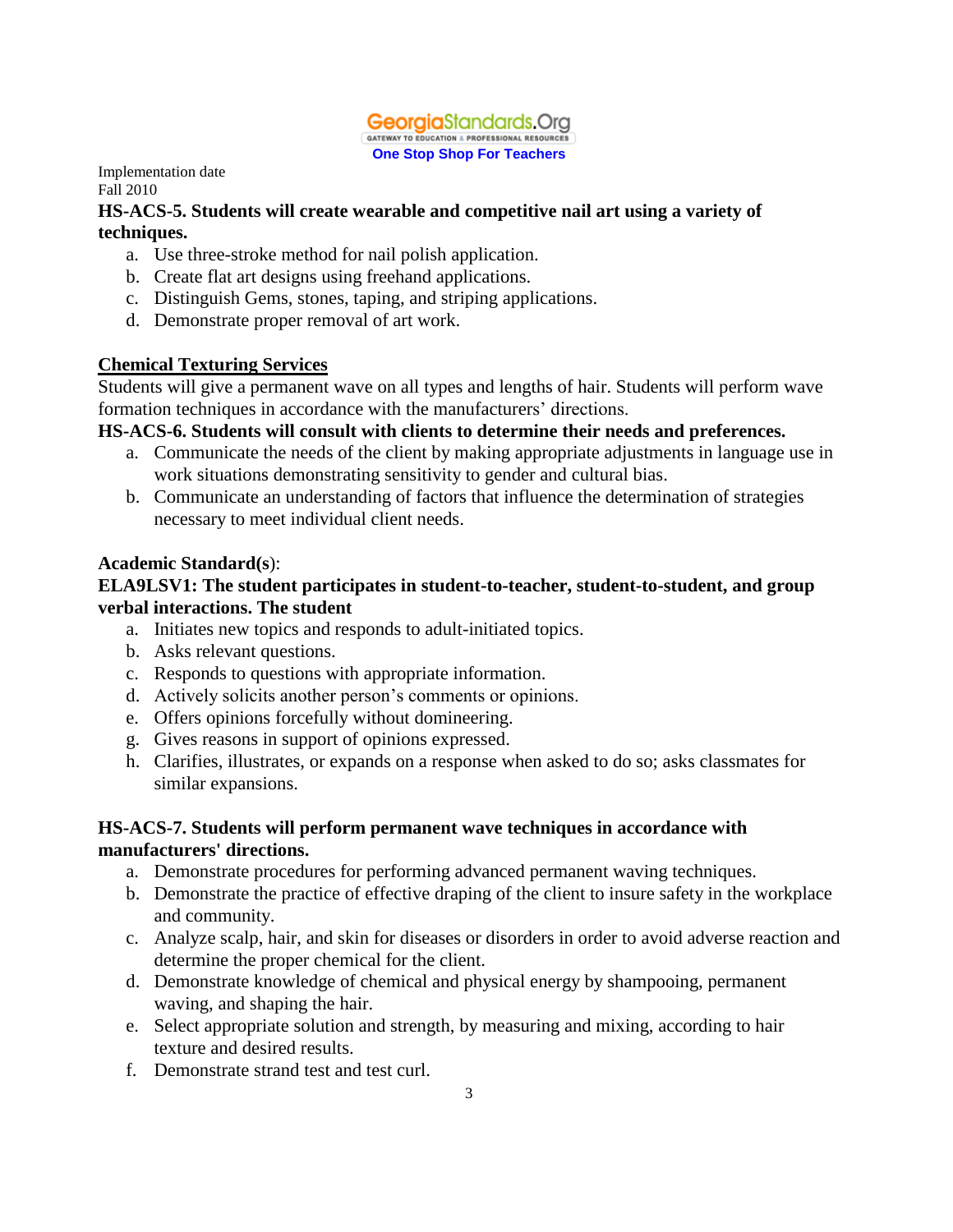

Implementation date

Fall 2010

- g. Demonstrate knowledge of the chemistry involved in different types of permanent waves and soft curl permanent waves.
- h. Explain what happens during the neutralization process of a permanent waves.
- i. Describe the chemical effects on hair and skin.
- j. Identify structural changes that occur during permanent waving.
- k. Distinguish between rod sizes and desired curl formation.
- l. Demonstrate correct blocking, sectioning and wrapping techniques for short, medium and long hair.
- m. Demonstrate proper procedure and application of chemicals.

# **Academic Standard(s):**

# **SC1. Students will analyze the nature of matter and its classifications.**

b. Identify substances based on chemical and physical properties.

# **SPS6. Students will investigate the properties of solutions.**

d. Compare and contrast the components and properties of acids and bases.

## **SC7. Students will characterize the properties that describe solutions and the nature of acids and bases**

- b. Compare, contrast, and evaluate the nature of acids and bases:
- c. PH
- d. Acid-Base neutralization.

# **SPS6. Students will investigate the properties of solutions.**

d. Compare and contrast the components and properties of acids and bases.

# **HS-ACS-8. Students will explain the differences between giving a perm to virgin hair and hair that has been previously treated with color or lightening products.**

- a. Identify different types of hair.
- b. Compare virgin application to chemically treated application.
- c. Investigate possible solutions for uneven curl formation.
- d. Demonstrate knowledge of possible adverse chemical reactions to the skin.
- e. Apply and explain the importance of a protective barrier cream.

# **Academic Standard(s):**

# **SCSh3. Students will identify and investigate problems scientifically.**

- a. Suggest reasonable hypotheses for identified problems.
- b. Develop procedures for solving scientific problems.
- c. Collect, organize and record appropriate data.
- e. Develop reasonable conclusions based on data collected.

# **Advanced Styling and Shaping Principles**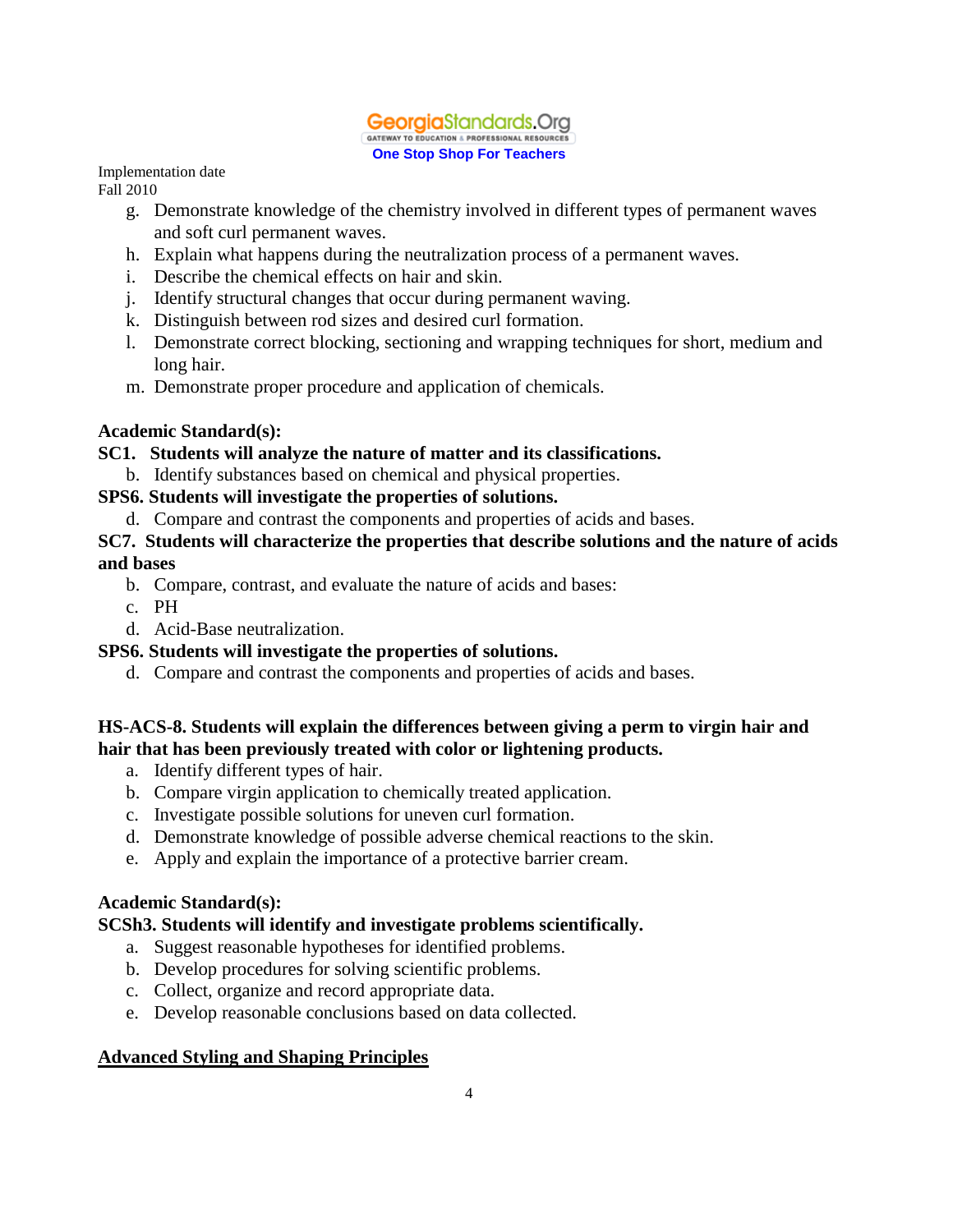

Students will create hairstyles for all types and lengths of hair using shaping fundamentals while incorporating various styling techniques. Students will provide styling and finishing techniques to complete a hairstyle to the satisfaction of the client. Marketing professional salon products strategies will be explored.

## **HS-ACS-9. Students will create various wearable and marketable day, evening, and formal hairstyles on live models/mannequins using hair design principles.**

- a. Determine the desired result during consultation period.
- b. Assemble the necessary supplies and products needed.
- c. Determine the best technique to achieve results.
- d. Prepare the model for the service to be performed.
- e. Explain methods used to execute advanced styling.
- g. Create hairstyles utilizing principles of design.
- h. Create hairstyles using wet sets, comb-outs, blow dry styles, fingerwaves, pincurls, thermal curling, and roller placement.
- i. Create hairstyles going from day wear to evening wear.
- j. Demonstrate men's hair styling.
- k. Explain current trends in styling.

## **HS-ACS-10. Students will design and create competitive hairstyles.**

- a. Identify the principles of fashion trend styling.
- b. Create hairstyles utilizing principles of design.
- c. Identify the principles of sculpting, molding, and wrapping the hair.
- d. Identify different styling aids and their functions.
- e. Use different tools to design a hairstyle.

## **HS-ACS-11. Students will perform advanced shaping techniques.**

- a. Identify the principles of precision haircutting.
- b. Identify the principles of clipper designing.
- c. Identify the elements of line and design.

## **Academic Standard(s):**

#### **MA1G4. Students will understand the properties of circles.**

c. Use the properties of circles to solve problems involving the length of an arc and the area of a sector.

## **MA1G1**. **Students will investigate properties of geometric figures in the coordinate plane.**

- a. Determine the distance between two points.
- b. Determine the distance between a point and a line.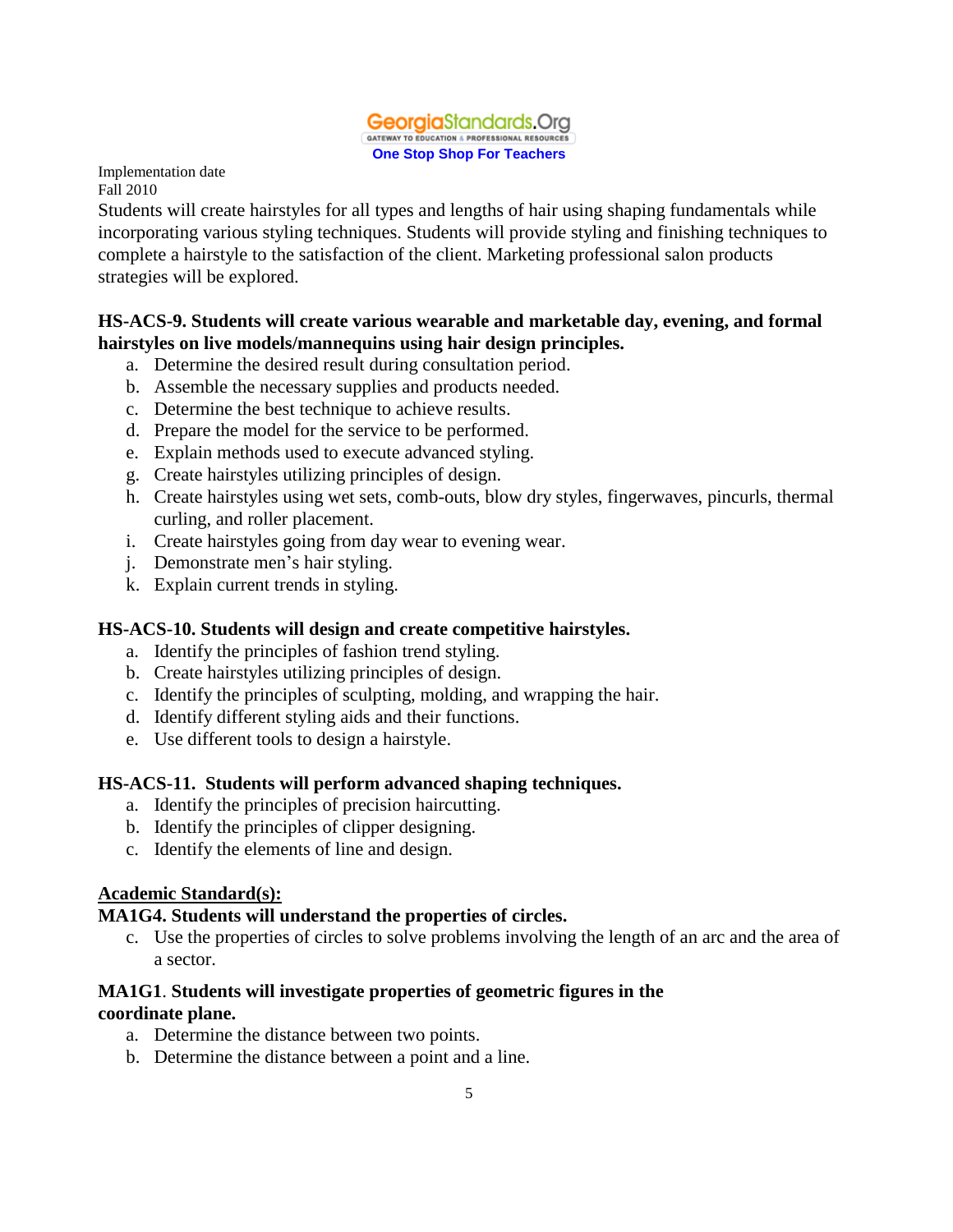

c. Determine the midpoint of a segment.

#### **HS-ACS-12. Students will display continuity of salon services they have previously mastered**.

a. Demonstrate application of skills through salon services via client or mannequin (hairstyling, chemical, skin, and nail services, etc.).

# **Reading Across the Curriculum**

#### **Reading Standard Comment**

After the elementary years, students engage in reading for learning. This process sweeps across all disciplinary domains, extending even to the area of personal they experience text in all genres and modes of discourse. In the study of various disciplines of learning (language arts, mathematics, science, social studies), students must learn through reading the communities of discourse of each of those disciplines. Each subject has its own specific vocabulary, and for students to excel in all subjects, they must learn the specific vocabulary of those subject areas in context.

Beginning with the middle grades years, students begin to self-select reading materials based on personal interests established through classroom learning. Students become curious about science, mathematics, history, and literature as they form contexts for those subjects related to their personal and classroom experiences. As students explore academic areas through reading, they develop favorite subjects and become confident in their verbal discourse about those subjects.

Reading across curriculum content develops both academic and personal interests in students. As students read, they develop both content and contextual vocabulary. They also build good habits for reading, researching, and learning. The Reading Across the Curriculum standard focuses on the academic and personal skills students acquire as they read in all areas of learning.

Students will enhance reading in all curriculum areas by:

- a. Reading in all curriculum areas
	- Read a minimum of 25 grade-level appropriate books per year from a variety of subject disciplines and participate in discussions related to curricular learning in all areas.
	- Read both informational and fictional texts in a variety of genres and modes of discourse.
	- Read technical texts related to various subject areas.
- b. Discussing books
	- Discuss messages and themes from books in all subject areas.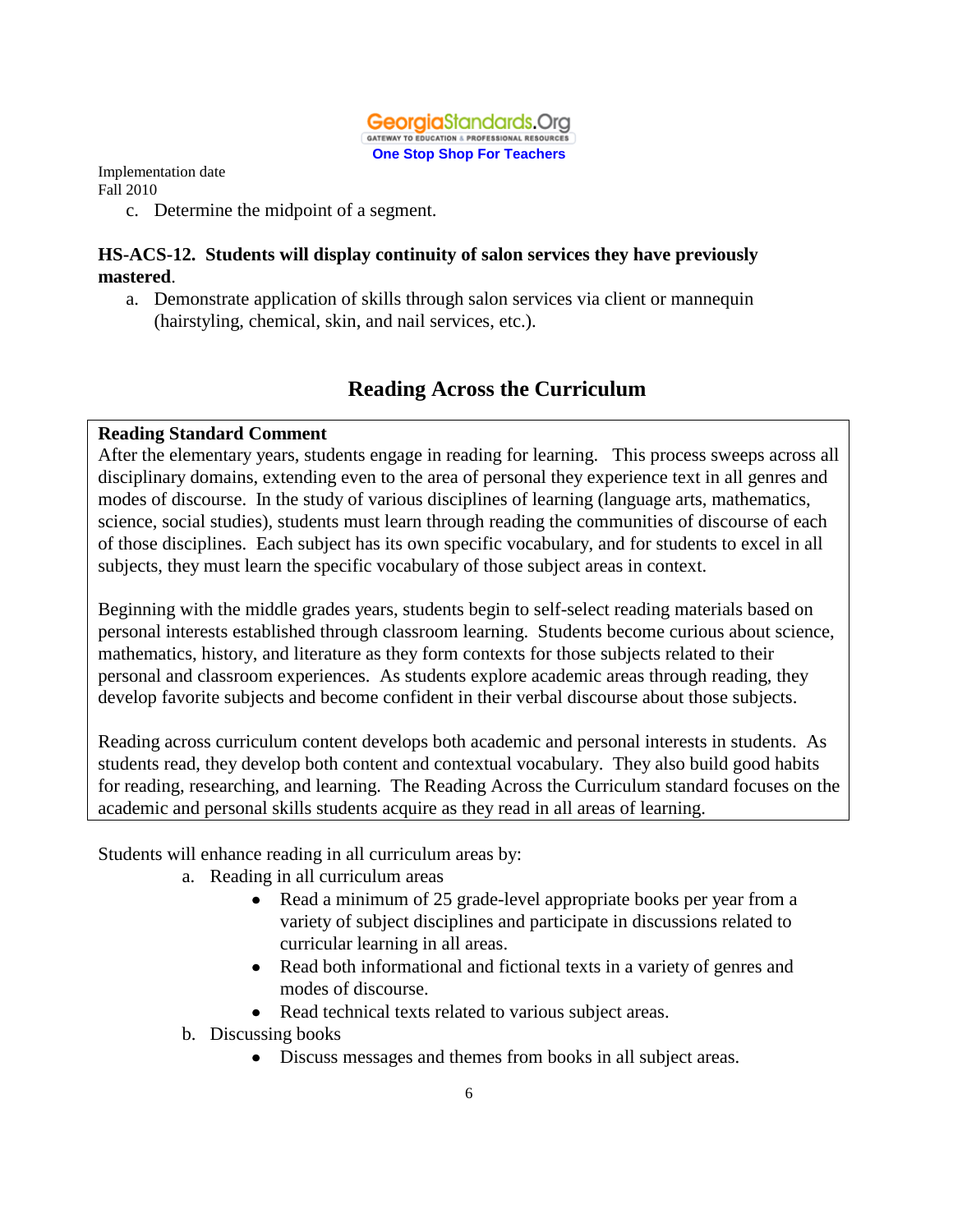

- Respond to a variety of texts in multiple modes of discourse.
- Relate messages and themes from one subject area to messages and themes  $\bullet$ in another area.
- Evaluate the merit of texts in every subject discipline.
- Examine author's purpose in writing.
- Recognize the features of disciplinary texts.
- c. Building vocabulary knowledge
	- Demonstrate an understanding of contextual vocabulary in various subjects.
	- Use content vocabulary in writing and speaking.
	- Explore understanding of new words found in subject area texts.
- d. Establishing context
	- Explore life experiences related to subject area content.
	- Discuss in both writing and speaking how certain words are subject area related.
	- Determine strategies for finding content and contextual meaning for unknown words.

#### **CTAE Foundation Skills**

The Foundation Skills for Career, Technical and Agricultural Education (CTAE) are critical competencies that students pursuing any career pathway should exhibit to be successful. As core standards for all career pathways in all program concentrations, these skills link career, technical and agricultural education to the state's academic performance standards.

The CTAE Foundation Skills are aligned to the foundation of the U. S. Department of Education's 16 Career Clusters. Endorsed by the National Career Technical Education Foundation (NCTEF) and the National Association of State Directors of Career Technical Education Consortium (NASDCTEc), the foundation skills were developed from an analysis of all pathways in the sixteen occupational areas. These standards were identified and validated by a national advisory group of employers, secondary and postsecondary educators, labor associations, and other stakeholders. The Knowledge and Skills provide learners a broad foundation for managing lifelong learning and career transitions in a rapidly changing economy.

**CTAE-FS-1 Technical Skills**: Learners achieve technical content skills necessary to pursue the full range of careers for all pathways in the program concentration.

#### **CTAE-FS-2 Academic Foundations:** Learners achieve state academic